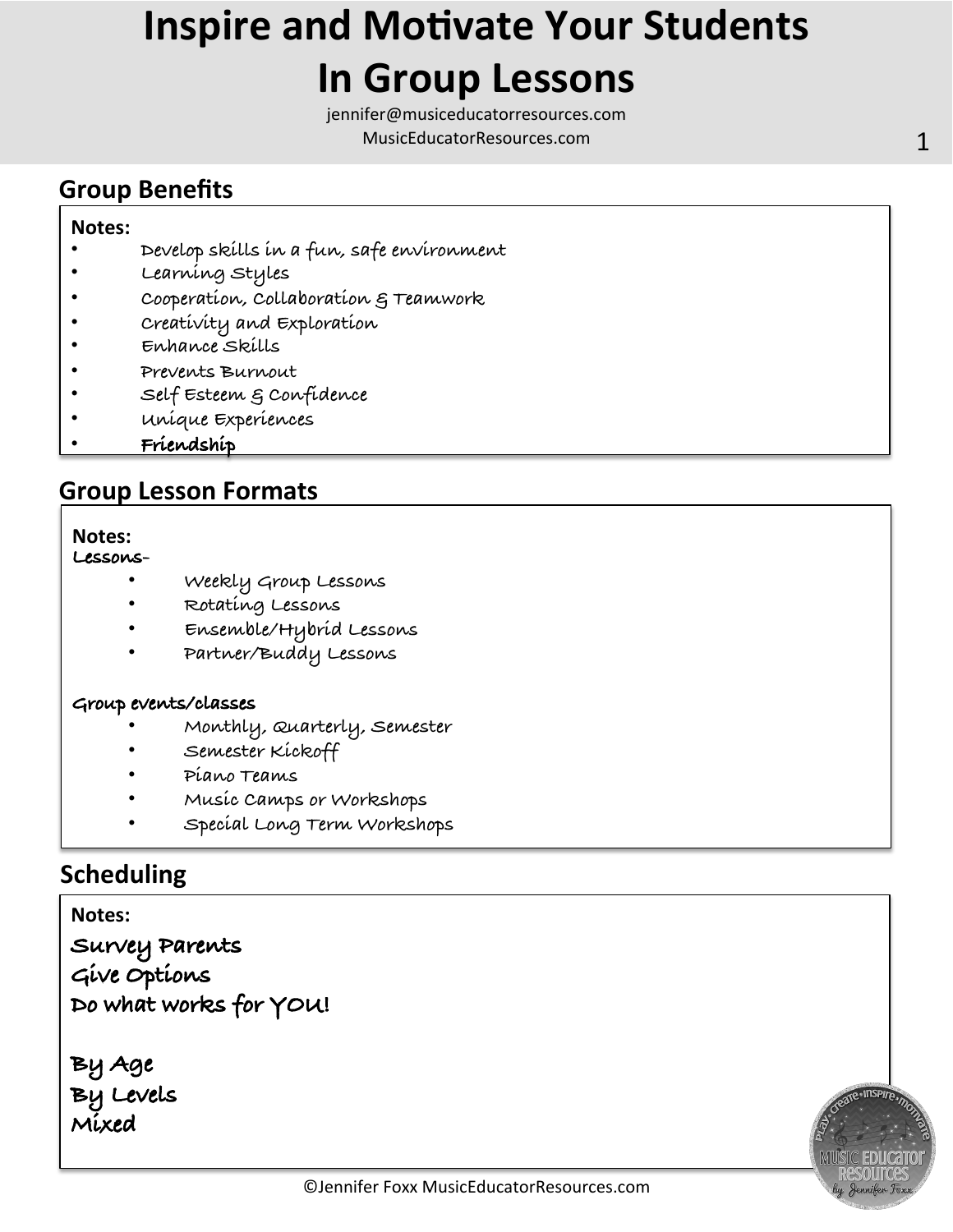## **Inspire and Motivate Your Students In Group Lessons**

jennifer@musiceducatorresources.com MusicEducatorResources.com **2** and 2

### **Group Lesson Activities**

### **Notes:**   $\mathbf{r}$

 $\mathbf{r}$ 

**Themes Invite a Guest Skype with a Composer/Performer Field Trip Station Activities Watch/Evaluate Performances (YouTube… or masterclass) Crafts Worksheets** 

### **Group Lesson Games**

### **Notes:**

**Game Show Style Scavenger Hunts Relay Race Water Circle Ice Breakers Target Action Card Board Carnival Style** 

**Trivia Bingo Rhythm Instruments Bring a Friend Body Beats Discovery Experiments Puzzles White Board Technology**